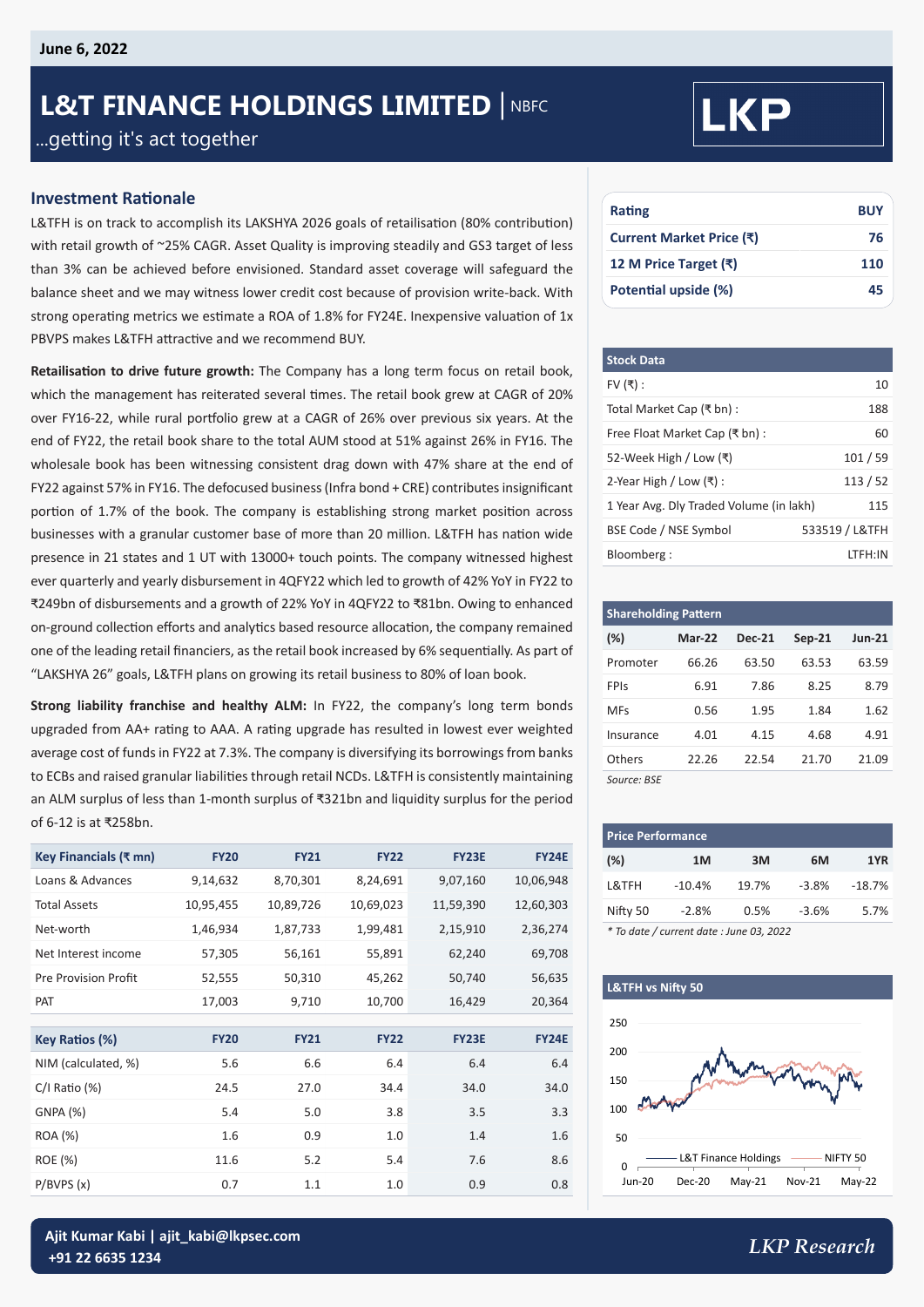**Consistent improvement in asset quality:** L&TFH's asset quality improved despite pandemic. The increase in Gross Stage 3 (%) during FY17 and FY18 was primarily due to change in norms. At the start of pandemic, the GS3 was 5.9% which ran down to 3.8% at the end of FY22. At the end of FY22 the GS3 of rural finance, housing finance, and Infrastructure finance stood at 3.97%, 7.83% and 0.75% respectively with PCR of 75%, 29%, and 34%. Moreover, the company is carrying additional provision (outside of PCR) of ₹23.5bn (2.85% of total standard assets). We believe the additional provisions may counter impact any future stress and may be gradually released (write-back) in coming quarters. We estimate the GNPA of 3.3% for FY24E with NNPA of 1.5%. The management goal of GS3 and NS3 of <3% and <1% for FY26 can be achieved before than envisaged.

**LAKSHYA 26; ROA target of 2.8%:** Factoring strong growth in high yielding retail book (80% contribution target by FY26.), normalization of NPA ratio (GS3: <3%, NS3: <1%) and gradually improving operating metrics; we believe the FY26 ROA target of 2.8% is likely to be achieved. We estimate the overall loan book to grow at 11% CAGR for FY22-24. With consistent NIMs of 6.4% and C/I ratio of 34%, we expect the PPOP to grow at 12% during FY22-24. Thus estimating a PAT growth of 54% YoY in FY23E and 24% YoY for FY24E to translate in ROA of 1.6% in FY24.

# **Outlook and Valuation**

Factoring lower weighted average cost and improved collections along with strong business momentum backed by accelerated retail growth, we see immense potential in the stock for long term. We recommend BUY on L&TFH with a target price of ₹110; based on 1.15x FY24E BVPS of 96.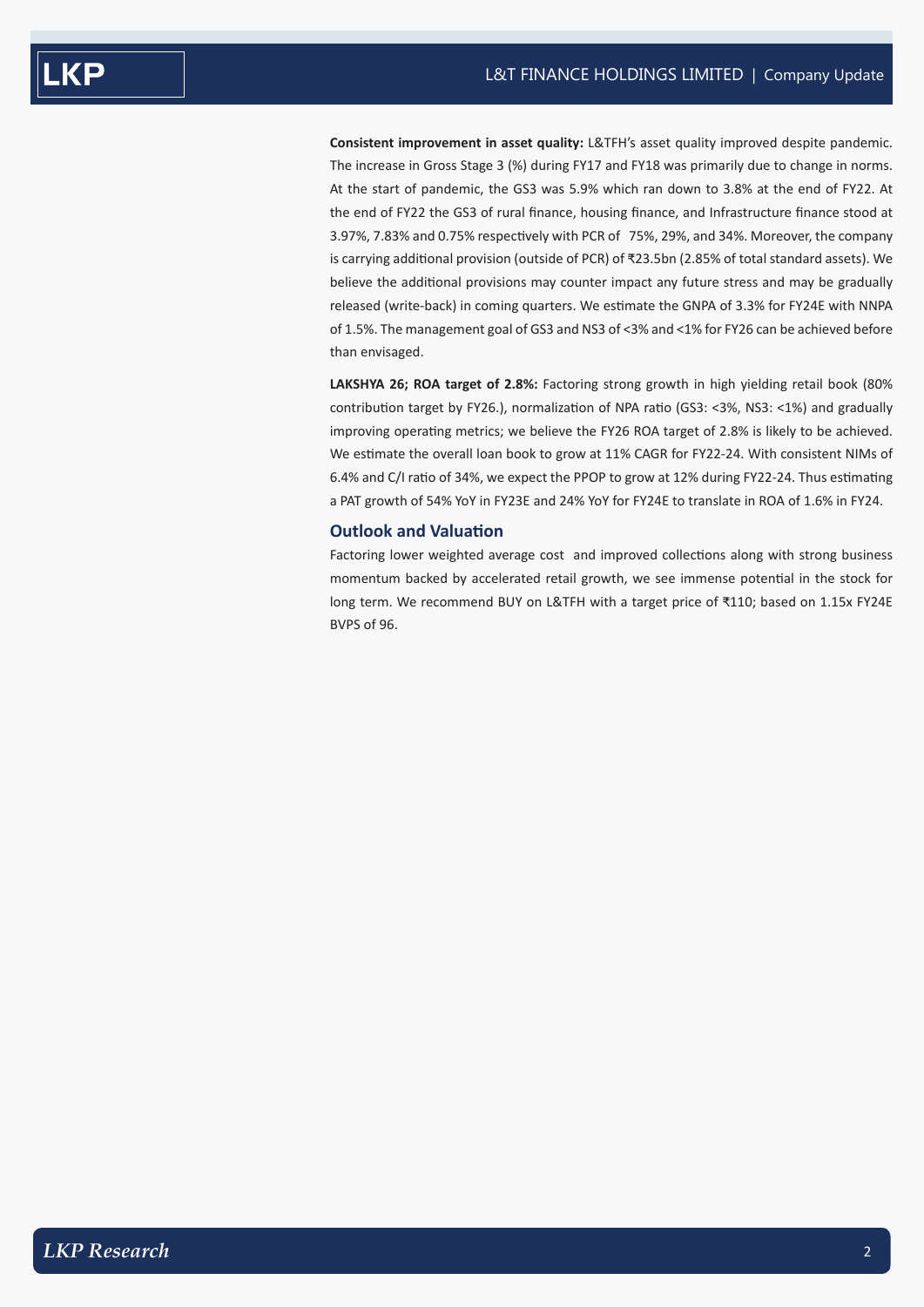# **Exhibit 1 : Retail book gaining share**

| (₹ mn)            | <b>FY16</b> | <b>FY17</b> | <b>FY18</b> | <b>FY19</b> | <b>FY20</b> | <b>FY21</b> | <b>FY22</b> |
|-------------------|-------------|-------------|-------------|-------------|-------------|-------------|-------------|
| Retail book       | 1,49,570    | 1,76,840    | 2,59,170    | 3,60,690    | 3,93,120    | 4,08,240    | 4,50,840    |
| Wholesale book    | 3,33,890    | 3,98,980    | 4,58,470    | 5,26,879    | 5,38,420    | 5,04,880    | 4,17,310    |
| Defocused book    | 99,101      | 90,680      | 1,35,900    | 1,03,650    | 52,300      | 27,020      | 15,260      |
| <b>Total Book</b> | 5,82,561    | 6,66,500    | 8,53,540    | 9,91,219    | 9,83,840    | 9,40,140    | 8,83,410    |
| % Share           |             |             |             |             |             |             |             |
| Retail book       | 25.7        | 26.5        | 30.4        | 36.4        | 40.0        | 43.4        | 51.0        |
| Wholesale book    | 57.3        | 59.9        | 53.7        | 53.2        | 54.7        | 53.7        | 47.2        |
| Defocused book    | 17.0        | 13.6        | 15.9        | 10.5        | 5.3         | 2.9         | 1.7         |
| <b>Total Book</b> | 100.0       | 100.0       | 100.0       | 100.0       | 100.0       | 100.0       | 100.0       |
|                   |             |             |             |             |             |             |             |

*Source: Company, LKP Research*

# **Exhibit 2 : Asset Quality Improvement**

| Y/E            | <b>FY16</b> | <b>FY17</b> | <b>FY18</b> | <b>FY19</b> | <b>FY20</b> | <b>FY21</b> | <b>FY22</b> |
|----------------|-------------|-------------|-------------|-------------|-------------|-------------|-------------|
| GS3 (%)        | 4.9         | 7.1         | 8.7         | 5.9         | 5.4         | 5.0         | 3.8         |
| NS3 (%)        | 3.8         | 5.0         | 3.3         | 2.4         | 2.3         | 1.6         | 2.0         |
| <b>PCR</b> (%) | 22          | 30          | 62          | 59          | 57          | 68          | 47          |

*Source: Company, LKP Research*

# **Exhibit 3 : Quarterly Finances**

| $(\bar{\bar{\mathbf{x}}}$ mn) | <b>4QFY21</b> | <b>3QFY22</b> | <b>4QFY22</b> | YoY $(%)$ | <b>QoQ</b> (%) |
|-------------------------------|---------------|---------------|---------------|-----------|----------------|
| Interest Income               | 31,580        | 27,870        | 28,220        | $-11$     | $\mathbf{1}$   |
| <b>Interest Expenses</b>      | 16,080        | 14,180        | 13,970        | $-13$     | $-1$           |
| Net Interest income           | 15,500        | 13,690        | 14,250        | $-8$      | $\overline{4}$ |
| NIM(%)                        | 6.4           | 6.3           | 6.6           | 2.7       | 4.3            |
| Other income                  | 4,260         | 3,890         | 3,450         | $-19$     | $-11$          |
| <b>Net Operating Revenue</b>  | 19,760        | 17,580        | 17,700        | $-10$     | $\mathbf{1}$   |
| <b>Total Opex</b>             | 4,950         | 6,030         | 6,340         | 28        | 5              |
| $C/I$ Ratio $(%)$             | 25.1          | 34.3          | 35.8          | 43        | $\overline{4}$ |
| Pre Provision Profit          | 14,810        | 11,550        | 11,360        | $-23$     | $-2$           |
| Provisions                    | 6,530         | 7,020         | 6,510         | $-0$      | $-7$           |
| PBT                           | 8,280         | 4,530         | 4,850         | $-41$     | $\overline{7}$ |
| Tax                           | 5,610         | 1,270         | 1,430         | $-75$     | 13             |
| PAT                           | 2,670         | 3,260         | 3,420         | 28        | 5              |
| YoA $(%)$                     | 13.1          | 12.8          | 13.0          | $-0$      | $\mathbf{1}$   |
| Credit cost (%)               | 2.7           | 3.2           | 3.0           | 11        | $-7$           |
| NIM(%)                        | 6.4           | 6.3           | 6.6           | 3         | $\overline{4}$ |
| ROA (%)                       | 1.6           | 1.3           | 1.3           | $-16$     | 5              |
| Debt/Equity (x)               | 4.7           | 4.2           | 4.3           | $-10$     | $\mathbf{1}$   |
| <b>ROE</b> (%)                | 6.3           | 6.7           | 6.9           | 10        | $\overline{2}$ |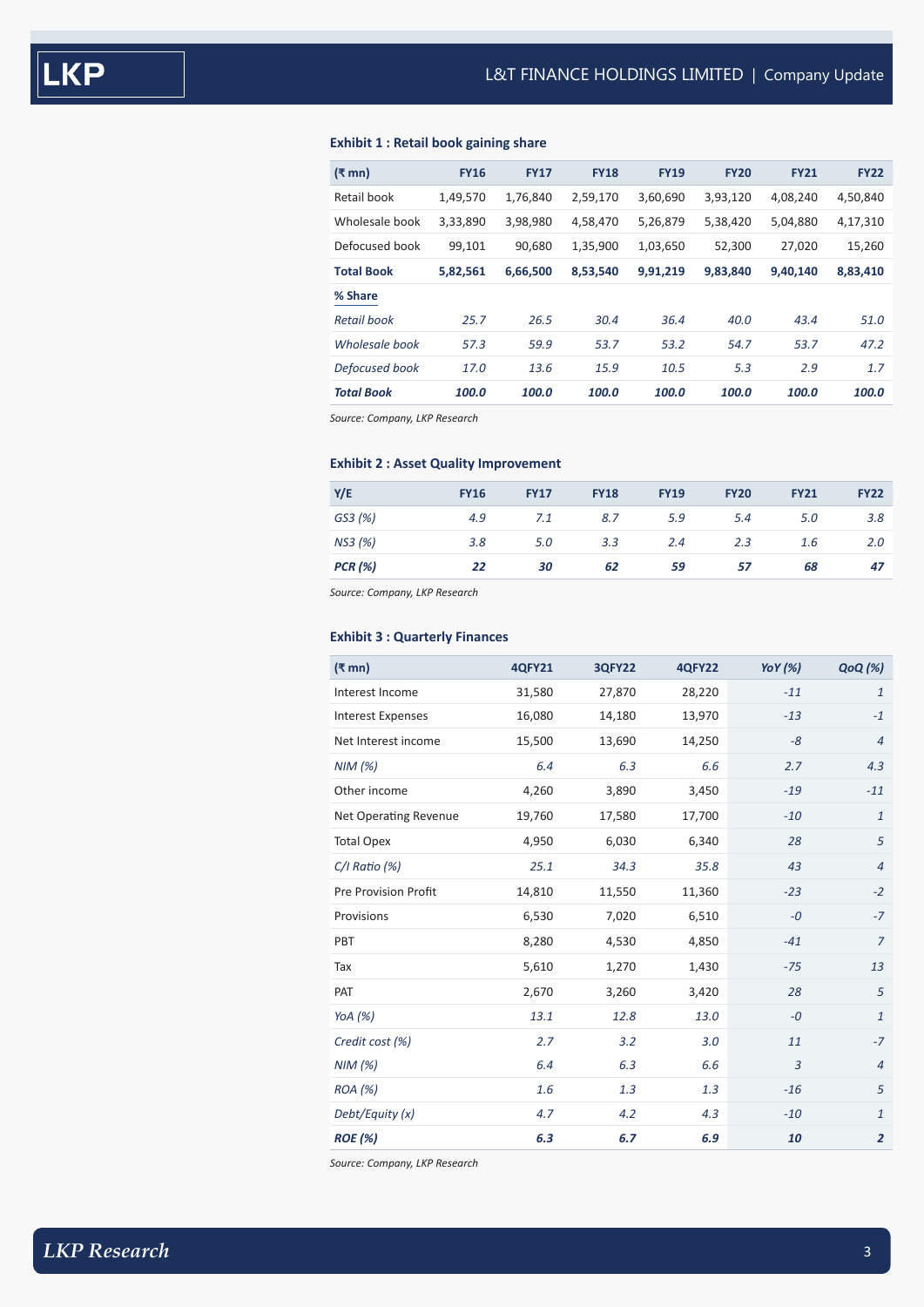# **Exhibit 4 : Credit Quality woes behind**

|               | Pre-COVID     | COVID-1.0     | COVID-2.0     | <b>Recent Qtr</b> |
|---------------|---------------|---------------|---------------|-------------------|
| (₹ mn)        | <b>3QFY20</b> | <b>1QFY21</b> | <b>1QFY22</b> | <b>4QFY22</b>     |
| Gross Stage 3 | 56,620        | 49,390        | 48,810        | 32,490            |
| GS3 (%)       | 5.94          | 5.24          | 5.75          | 3.80              |
| Net Stage 3   | 24,580        | 15,530        | 16,910        | 16,810            |
| NS3 (%)       | 2.67          | 1.71          | 2.07          | 2.00              |
| PCR (%)       | 57.0          | 69.0          | 65.0          | 48.0              |

*Source: Company, LKP Research*

# **Exhibit 5 : Loan Book Mix**

| $(\bar{\bar{\mathbf{x}}}$ mn) | <b>4QFY21</b> | <b>3QFY22</b> | <b>4QFY22</b> | YoY (%)        | QoQ (%)        |
|-------------------------------|---------------|---------------|---------------|----------------|----------------|
| Farm Equipment                | 1,02,610      | 1,12,101      | 1,13,170      | 10             | $\mathbf{1}$   |
| 2W Finance                    | 71,220        | 73,060        | 74,620        | 5              | $\overline{2}$ |
| Micro Loans                   | 1,22,070      | 1,19,550      | 1,32,780      | 9              | 11             |
| <b>Consumer Loans</b>         | 4,900         | 16,960        | 23,010        | 370            | 36             |
| <b>Rural Finance</b>          | 3,00,800      | 3,21,671      | 3,43,580      | 14             | $\overline{7}$ |
| Home Loans                    | 73,330        | 74,630        | 78,370        | $\overline{7}$ | 5              |
| LAP                           | 34,110        | 29,570        | 28,270        | $-17$          | $-4$           |
| Real Estate Finance           | 1,29,450      | 1,16,030      | 1,12,100      | $-13$          | $-3$           |
| <b>Housing Finance</b>        | 2,36,890      | 2,20,230      | 2,18,740      | -8             | $-1$           |
| Infrastructure Finance        | 3,75,430      | 2,91,850      | 3,05,210      | $-19$          | 5              |
| <b>SME Finance</b>            |               | 160           | 610           | $\sim$         | 281            |
| <b>Focused Business</b>       | 9,13,120      | 8,33,911      | 8,68,140      | $-5$           | $\overline{4}$ |
| De-Focused                    | 27,020        | 21,620        | 15,260        | $-44$          | $-29$          |
| <b>Total Book</b>             | 9,40,140      | 8,55,531      | 8,83,400      | -6             | 3              |
|                               |               |               |               |                |                |
| (%)                           | <b>4QFY21</b> | <b>3QFY22</b> | <b>4QFY22</b> | YoY (bps)      | QoQ (bps)      |
| Farm Equipment                | 10.9          | 13.1          | 12.8          | 190            | $-29$          |
| 2W Finance                    | 7.6           | 8.5           | 8.4           | 87             | $-9$           |
| Micro Loans                   | 13.0          | 14.0          | 15.0          | 205            | 106            |
| <b>Consumer Loans</b>         | 0.5           | 2.0           | 2.6           | 208            | 62             |
| <b>Rural Finance</b>          | 32.0          | 37.6          | 38.9          | 690            | 129            |
| Home Loans                    | 7.8           | 8.7           | 8.9           | 107            | 15             |
| LAP                           | 3.6           | 3.5           | 3.2           | $-43$          | $-26$          |
| <b>Real Estate Finance</b>    | 13.8          | 13.6          | 12.7          | $-108$         | $-87$          |
| <b>Housing Finance</b>        | 25.2          | 25.7          | 24.8          | $-44$          | $-98$          |
| Infrastructure Finance        | 39.9          | 34.1          | 34.5          | $-538$         | 44             |
| <b>SME Finance</b>            |               | 0.0           | 0.1           | $\overline{7}$ | 5              |
| <b>Focused Business</b>       | 97.1          | 97.5          | 98.3          | 115            | 80             |
| De-Focused                    | 2.9           | 2.5           | 1.7           | $-115$         | -80            |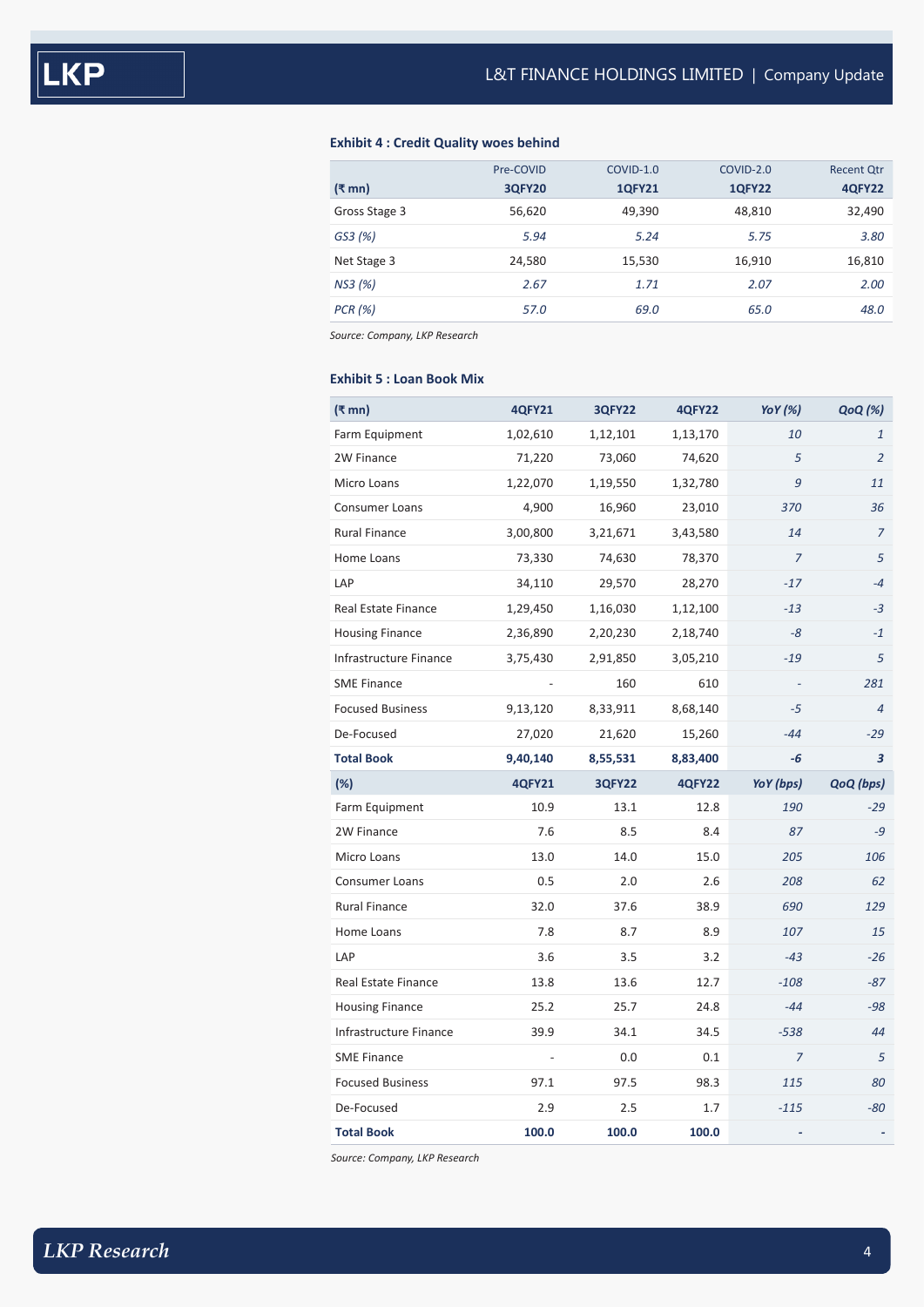# **Exhibit 6 : Capital Allocation & ROE Bridge: 4QFY22**

| $(3 \text{ mm})$        | <b>PAT</b> | <b>Networth</b> | <b>ROE</b> | PAT (YoY) |
|-------------------------|------------|-----------------|------------|-----------|
| <b>Rural Finance</b>    | 3,001      | 61,890          | 19.7       | 58        |
| <b>Housing Finance</b>  | 121        | 46,360          | 1.0        | $-93$     |
| Infrastructure Finance  | 332        | 65,690          | 2.1        | $-67$     |
| <b>Lending Business</b> | 3,454      | 1,73,940        | 8.0        | $-25$     |
| Investment Management   | 510        | 11,650          | ٠          |           |
| <b>Business Total</b>   | 3,964      | 1,85,590        | 8.5        | $-23$     |

*Source: Company, LKP Research*

# **Exhibit 7 : ALM Surplus (as on 31st Mar 2022)**

| (₹ mn)          | <b>Inflow</b> | <b>Outflow</b> | <b>Surplus</b> |
|-----------------|---------------|----------------|----------------|
| $<$ 1 months    | 3,82,140      | 60,501         | 3,21,639       |
| $1 - 3$ months  | 4,77,791      | 1,53,663       | 3,24,128       |
| $3 - 6$ months  | 3,68,991      | 1,75,291       | 1,93,700       |
| $6 - 12$ months | 6,30,782      | 3,73,141       | 2,57,641       |

*Source: Company, LKP Research*





*Source: Company, LKP Research*





# **Retailisation in Charts**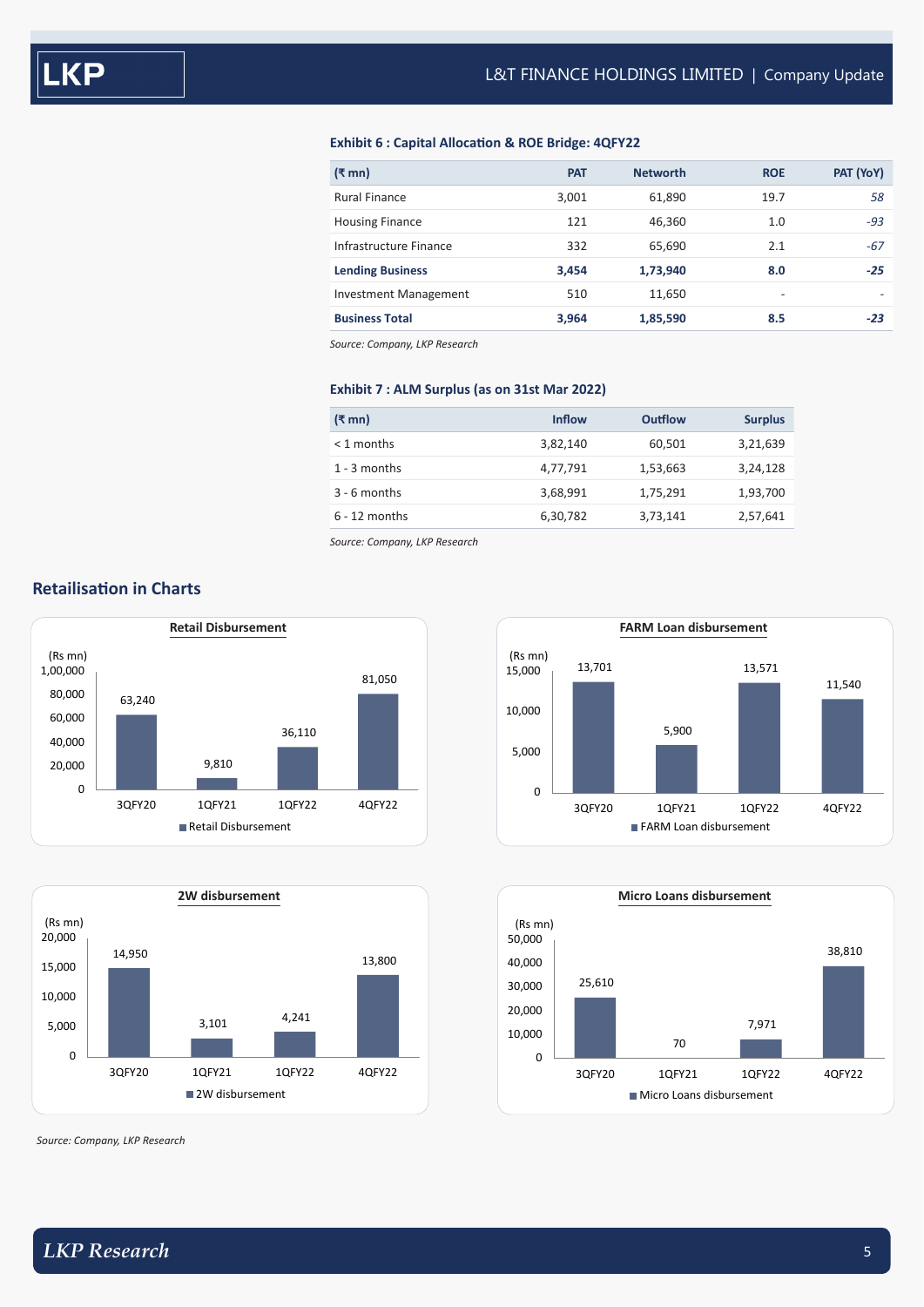# L&T FINANCE HOLDINGS LIMITED | Company Update









*Source: Company, LKP Research*









# *LKP Research* 6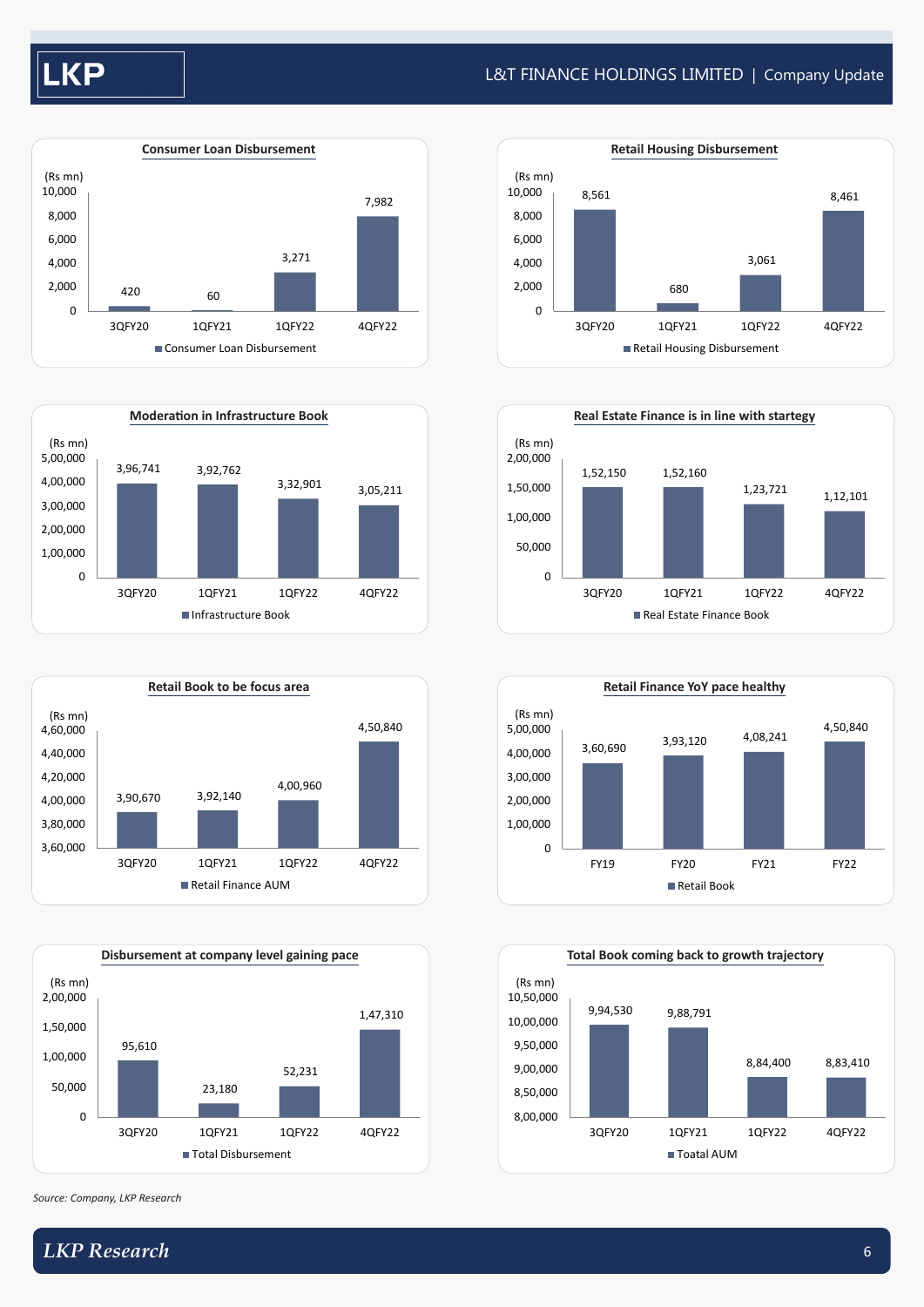# **Exhibit 8 : Balance Sheet**

| (₹ mn)<br><b>FY20</b><br><b>FY21</b><br><b>FY22</b><br><b>FY23E</b><br><b>FY24E</b><br>Equity share capital<br>20,051<br>24,691<br>24,740<br>24,740<br>24,740<br>1,26,883<br>1,63,042<br>1,74,741<br>1,91,170<br>2,11,534<br>Reserves<br>2,36,274<br>Net-worth<br>1,46,934<br>1,87,733<br>2,15,910<br>1,99,481<br>8,85,551<br>8,36,461<br>8,15,532<br>8,88,930<br>9,68,934<br><b>Borrowings</b><br><b>Other Liabilities &amp; Provisions</b><br>54,010<br>55,096<br>62,970<br>65,532<br>54,550<br><b>Total Liabilities</b><br>10,95,455<br>10,69,023<br>11,59,390<br>12,60,303<br>10,89,726<br>Cash & Cash Equivalent<br>78,041<br>79,701<br>83,686<br>87,870<br>84,271<br>1,26,322<br>1,33,902<br>Investments<br>59,792<br>88,722<br>1,19,172<br>Loans & Advances<br>9,07,160<br>9,14,632<br>8,70,301<br>8,24,691<br>10,06,948<br>5.3<br>$-4.8$<br>10.0<br>11.0<br>YoY (%)<br>$-5.2$<br>Fixed asset<br>5,374<br>11,621<br>11,621<br>5,428<br>5,321<br>Other assets<br>34,811<br>26,155<br>31,369<br>40,138<br>36,847<br><b>Total Assets</b><br>10,69,023<br>11,59,390<br>10,95,455<br>10,89,726<br>12,60,303 |  |  |  |
|---------------------------------------------------------------------------------------------------------------------------------------------------------------------------------------------------------------------------------------------------------------------------------------------------------------------------------------------------------------------------------------------------------------------------------------------------------------------------------------------------------------------------------------------------------------------------------------------------------------------------------------------------------------------------------------------------------------------------------------------------------------------------------------------------------------------------------------------------------------------------------------------------------------------------------------------------------------------------------------------------------------------------------------------------------------------------------------------------------------|--|--|--|
|                                                                                                                                                                                                                                                                                                                                                                                                                                                                                                                                                                                                                                                                                                                                                                                                                                                                                                                                                                                                                                                                                                               |  |  |  |
|                                                                                                                                                                                                                                                                                                                                                                                                                                                                                                                                                                                                                                                                                                                                                                                                                                                                                                                                                                                                                                                                                                               |  |  |  |
|                                                                                                                                                                                                                                                                                                                                                                                                                                                                                                                                                                                                                                                                                                                                                                                                                                                                                                                                                                                                                                                                                                               |  |  |  |
|                                                                                                                                                                                                                                                                                                                                                                                                                                                                                                                                                                                                                                                                                                                                                                                                                                                                                                                                                                                                                                                                                                               |  |  |  |
|                                                                                                                                                                                                                                                                                                                                                                                                                                                                                                                                                                                                                                                                                                                                                                                                                                                                                                                                                                                                                                                                                                               |  |  |  |
|                                                                                                                                                                                                                                                                                                                                                                                                                                                                                                                                                                                                                                                                                                                                                                                                                                                                                                                                                                                                                                                                                                               |  |  |  |
|                                                                                                                                                                                                                                                                                                                                                                                                                                                                                                                                                                                                                                                                                                                                                                                                                                                                                                                                                                                                                                                                                                               |  |  |  |
|                                                                                                                                                                                                                                                                                                                                                                                                                                                                                                                                                                                                                                                                                                                                                                                                                                                                                                                                                                                                                                                                                                               |  |  |  |
|                                                                                                                                                                                                                                                                                                                                                                                                                                                                                                                                                                                                                                                                                                                                                                                                                                                                                                                                                                                                                                                                                                               |  |  |  |
|                                                                                                                                                                                                                                                                                                                                                                                                                                                                                                                                                                                                                                                                                                                                                                                                                                                                                                                                                                                                                                                                                                               |  |  |  |
|                                                                                                                                                                                                                                                                                                                                                                                                                                                                                                                                                                                                                                                                                                                                                                                                                                                                                                                                                                                                                                                                                                               |  |  |  |
|                                                                                                                                                                                                                                                                                                                                                                                                                                                                                                                                                                                                                                                                                                                                                                                                                                                                                                                                                                                                                                                                                                               |  |  |  |
|                                                                                                                                                                                                                                                                                                                                                                                                                                                                                                                                                                                                                                                                                                                                                                                                                                                                                                                                                                                                                                                                                                               |  |  |  |
|                                                                                                                                                                                                                                                                                                                                                                                                                                                                                                                                                                                                                                                                                                                                                                                                                                                                                                                                                                                                                                                                                                               |  |  |  |

*Source: Company, LKP Research*

# **Exhibit 9 : Income statement**

| Interest Income<br>1,28,191<br>1,13,561<br>1,24,380<br>1,38,062<br>1,32,451<br>72,030<br>57,670<br>62,140<br>68,354<br><b>Interest Expenses</b><br>75,146<br>62,240<br>69,708<br><b>Net Interest income</b><br>57,305<br>56,161<br>55,891<br>5.6<br>6.6<br>6.4<br>6.4<br>6.4<br>NIM (calculated, %)<br>Other income<br>16,103<br>12,321<br>12,710<br>13,071<br>14,640<br>69,626<br>68,871<br>68,962<br>76,880<br>85,811<br>Net Operating Revenue<br>23,700<br>18,561<br>26,139<br>29,176<br><b>Total Opex</b><br>17,071<br>27.0<br>34.0<br>$C/I$ Ratio (%)<br>24.5<br>34.4<br>34.0<br><b>Pre Provision Profit</b><br>50,310<br>45,262<br>50,740<br>56,635<br>52,555<br>PPOP Growth (YoY, %)<br>$-2$<br>$-10$<br>12<br>12<br>$-4$<br>Provisions<br>25,761<br>33,941<br>30,301<br>27,271<br>27,544<br>16,369<br>14,961<br>29,092<br><b>PBT</b><br>26,794<br>23,470<br>6,659<br>9,791<br>4,261<br>7,041<br>8,728<br>Tax<br>17,003<br>9,710<br>10,700<br>16,429<br>20,364<br><b>PAT</b><br>PAT Growth (YoY, %)<br>$-24$<br>$-43$<br>10<br>24<br>54 | $(\bar{\bar{\mathbf{x}}}$ mn) | <b>FY20</b> | <b>FY21</b> | <b>FY22</b> | <b>FY23E</b> | <b>FY24E</b> |
|------------------------------------------------------------------------------------------------------------------------------------------------------------------------------------------------------------------------------------------------------------------------------------------------------------------------------------------------------------------------------------------------------------------------------------------------------------------------------------------------------------------------------------------------------------------------------------------------------------------------------------------------------------------------------------------------------------------------------------------------------------------------------------------------------------------------------------------------------------------------------------------------------------------------------------------------------------------------------------------------------------------------------------------------|-------------------------------|-------------|-------------|-------------|--------------|--------------|
|                                                                                                                                                                                                                                                                                                                                                                                                                                                                                                                                                                                                                                                                                                                                                                                                                                                                                                                                                                                                                                                |                               |             |             |             |              |              |
|                                                                                                                                                                                                                                                                                                                                                                                                                                                                                                                                                                                                                                                                                                                                                                                                                                                                                                                                                                                                                                                |                               |             |             |             |              |              |
|                                                                                                                                                                                                                                                                                                                                                                                                                                                                                                                                                                                                                                                                                                                                                                                                                                                                                                                                                                                                                                                |                               |             |             |             |              |              |
|                                                                                                                                                                                                                                                                                                                                                                                                                                                                                                                                                                                                                                                                                                                                                                                                                                                                                                                                                                                                                                                |                               |             |             |             |              |              |
|                                                                                                                                                                                                                                                                                                                                                                                                                                                                                                                                                                                                                                                                                                                                                                                                                                                                                                                                                                                                                                                |                               |             |             |             |              |              |
|                                                                                                                                                                                                                                                                                                                                                                                                                                                                                                                                                                                                                                                                                                                                                                                                                                                                                                                                                                                                                                                |                               |             |             |             |              |              |
|                                                                                                                                                                                                                                                                                                                                                                                                                                                                                                                                                                                                                                                                                                                                                                                                                                                                                                                                                                                                                                                |                               |             |             |             |              |              |
|                                                                                                                                                                                                                                                                                                                                                                                                                                                                                                                                                                                                                                                                                                                                                                                                                                                                                                                                                                                                                                                |                               |             |             |             |              |              |
|                                                                                                                                                                                                                                                                                                                                                                                                                                                                                                                                                                                                                                                                                                                                                                                                                                                                                                                                                                                                                                                |                               |             |             |             |              |              |
|                                                                                                                                                                                                                                                                                                                                                                                                                                                                                                                                                                                                                                                                                                                                                                                                                                                                                                                                                                                                                                                |                               |             |             |             |              |              |
|                                                                                                                                                                                                                                                                                                                                                                                                                                                                                                                                                                                                                                                                                                                                                                                                                                                                                                                                                                                                                                                |                               |             |             |             |              |              |
|                                                                                                                                                                                                                                                                                                                                                                                                                                                                                                                                                                                                                                                                                                                                                                                                                                                                                                                                                                                                                                                |                               |             |             |             |              |              |
|                                                                                                                                                                                                                                                                                                                                                                                                                                                                                                                                                                                                                                                                                                                                                                                                                                                                                                                                                                                                                                                |                               |             |             |             |              |              |
|                                                                                                                                                                                                                                                                                                                                                                                                                                                                                                                                                                                                                                                                                                                                                                                                                                                                                                                                                                                                                                                |                               |             |             |             |              |              |
|                                                                                                                                                                                                                                                                                                                                                                                                                                                                                                                                                                                                                                                                                                                                                                                                                                                                                                                                                                                                                                                |                               |             |             |             |              |              |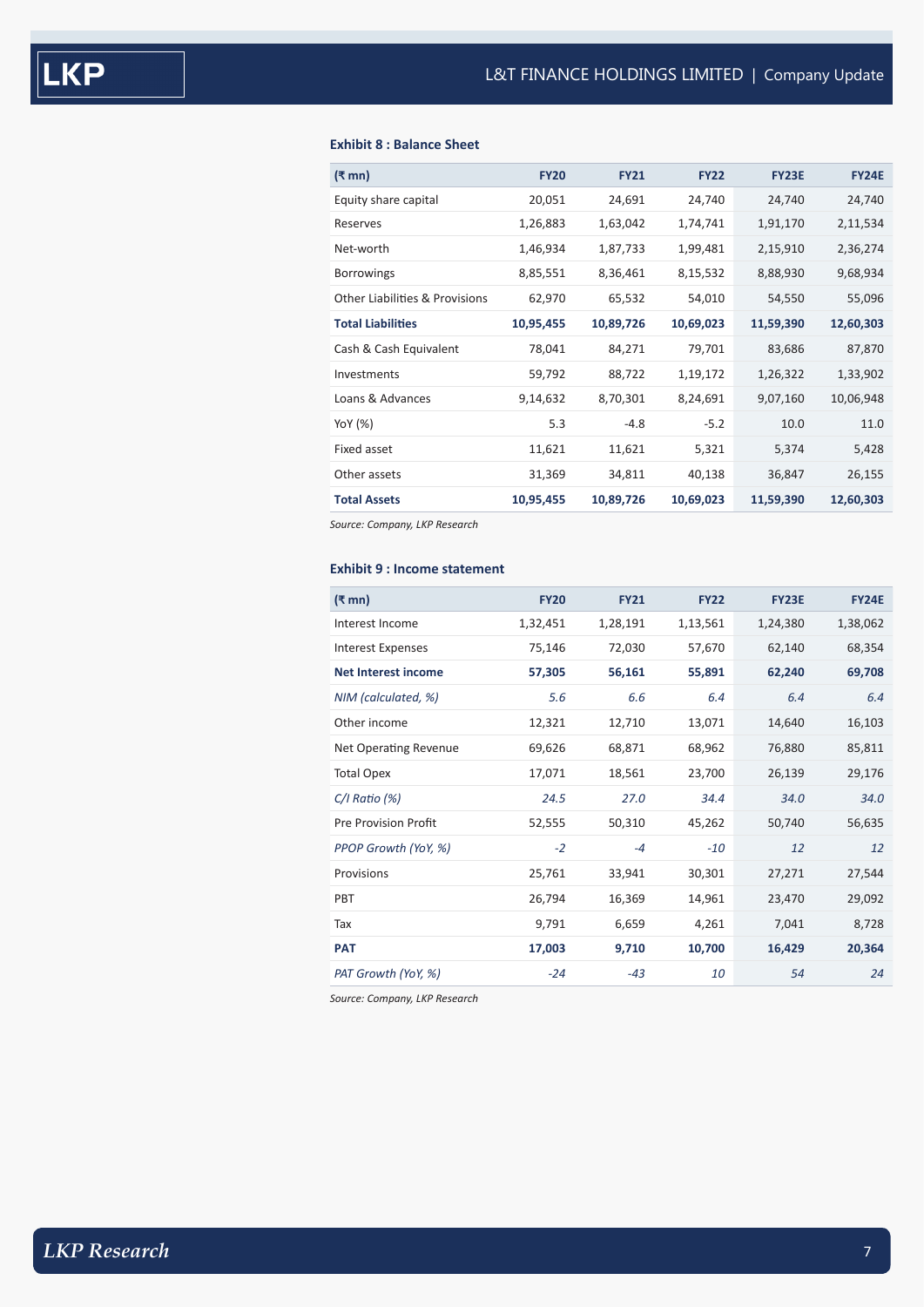# **Exhibit 10 : Valuation**

|                         | <b>FY20</b> | <b>FY21</b> | <b>FY22</b> | <b>FY23E</b> | <b>FY24E</b> |
|-------------------------|-------------|-------------|-------------|--------------|--------------|
| FV $($ ₹)               | 10          | 10          | 10          | 10           | 10           |
| Shares O/s (calculated) | 2,005       | 2,469       | 2,474       | 2,474        | 2,474        |
| EPS $($ ₹)              | 8.5         | 3.9         | 4.3         | 6.6          | 8.2          |
| BVPS $($ ₹)             | 73          | 76          | 81          | 87           | 96           |
| ROA (%)                 | 1.6         | 0.9         | 1.0         | 1.4          | 1.6          |
| ROE(%)                  | 11.6        | 5.2         | 5.4         | 7.6          | 8.6          |
| P/BVPS(x)               | 0.7         | 1.1         | 1.0         | 0.9          | 0.8          |

*Source: Company, LKP Research*

# **Exhibit 11 : Profitbiltiy Ratios**

|            | <b>FY20</b> | <b>FY21</b> | <b>FY22</b> | <b>FY23E</b> | <b>FY24E</b> |
|------------|-------------|-------------|-------------|--------------|--------------|
| YOA $(%)$  | 13.4        | 12.9        | 12.9        | 13.0         | 13.1         |
| COF(%)     | 8.6         | 8.4         | 7.0         | 7.1          | 7.1          |
| Spread (%) | 4.8         | 4.5         | 5.9         | 5.9          | 6.0          |
| NIM(%)     | 5.6         | 6.6         | 6.4         | 6.4          | 6.4          |
| ROE(%)     | 11.6        | 5.2         | 5.4         | 7.6          | 8.6          |
| ROA (%)    | 1.6         | 0.9         | 1.0         | 1.4          | 1.6          |

*Source: Company, LKP Research*

# **Exhibit 12 : Asset Quality**

|          | <b>FY20</b> | <b>FY21</b> | <b>FY22</b> | <b>FY23E</b> | <b>FY24E</b> |
|----------|-------------|-------------|-------------|--------------|--------------|
| GNPA (%) | 5.4         | 5.0         | 3.8         | 3.5          | 3.3          |
| NNPA(%)  | 2.3         | 1.6         | 2.0         | 1.7          | 1.5          |